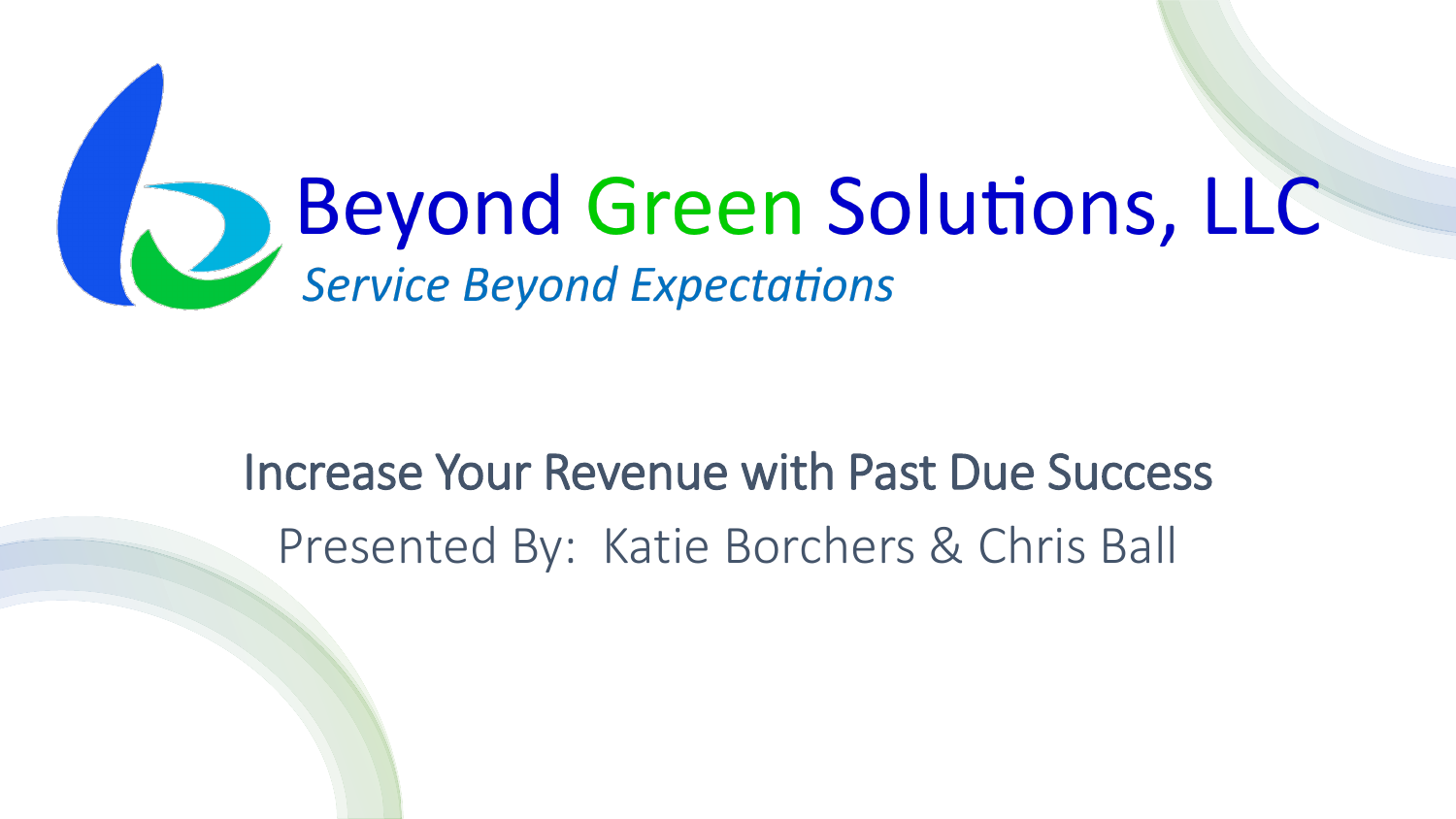### Chris Ball, CFO

- Chris is a business leader and technologist who has focused his career on improving processes and performance through the application of technology. His experience includes having successfully established multiple software development teams and completed multi-million dollar improvement projects for several of the account receivable industry's largest government contractors.
- Chris leveraged this experience to found his first company in 2019, providing technology development and consulting services.
- As a co-founder of Beyond Green Solutions, Chris furthers the mantra of service beyond expectations by creating client, consumer and employee experiences that are unique in the industry.
- Outside of work, Chris leads two Boy Scout Dens and countless outdoor skill building meetings.



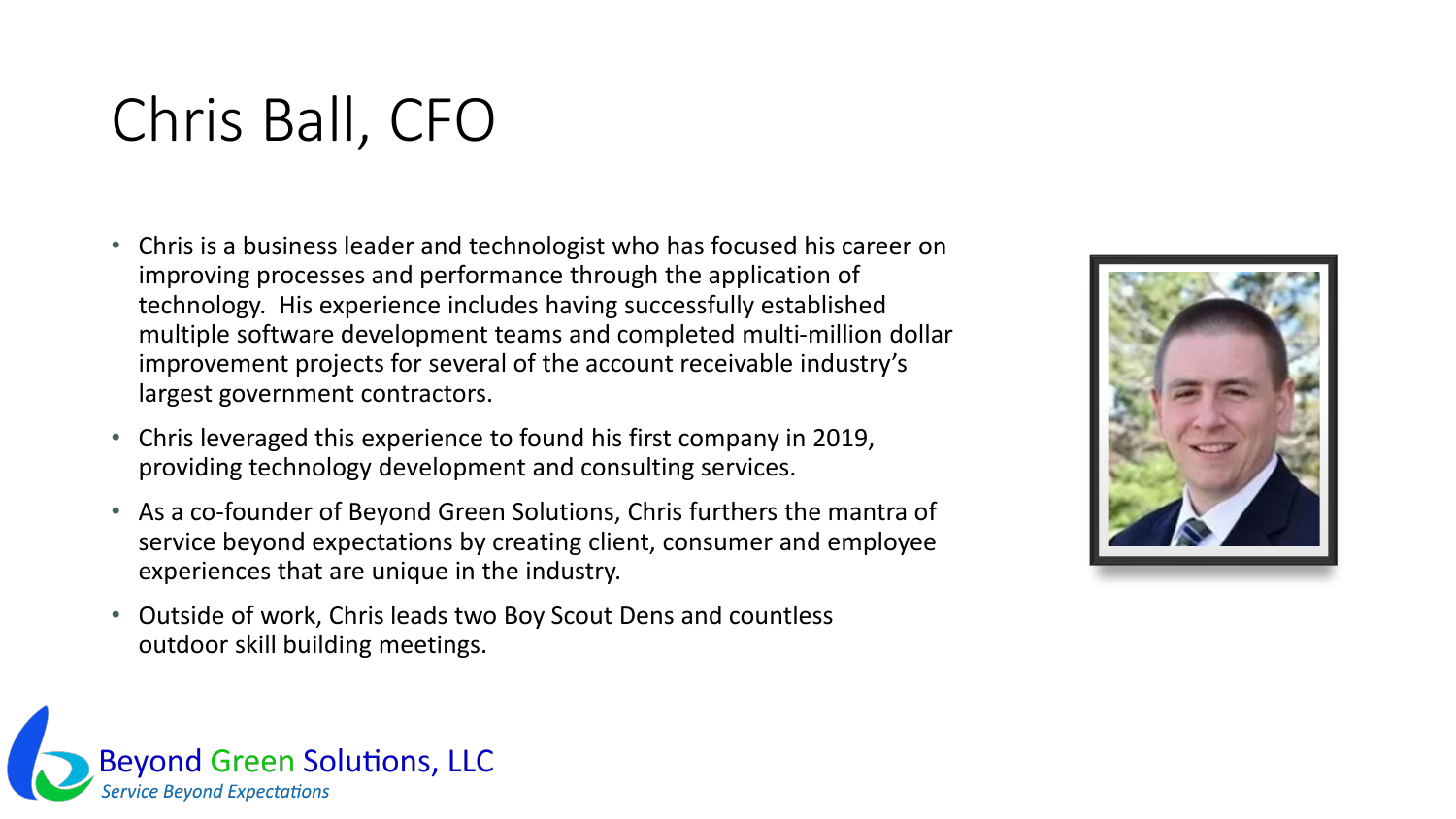### Katie Borchers, President

- Katie spent her career building a portfolio of expertise, pivoting into various careers. Starting as a pediatric nurse at Strong Memorial Hospital, she used her clinical knowledge for URMC's Epic project as an instructional designer and trainer, finishing her 18 years at UR as a Project Director where she and her team implemented training for multiple go lives for the electronic health record.
- After focusing on process improvement, operational engagement, and user adoption, Katie fulfilled her entrepreneurial dreams by starting Beyond Green Solutions.
- Beyond Green Solutions applies the principles Katie learned in health care, infuses top notch technology, and helps solve outstanding accounts receivables. She and her team use empathy, critical thinking, and patience to moderate between companies and their customers to find resolutions to past-due payments.
- Katie believes that authenticity, honesty, and integrity are the building blocks to any relationship. She also believes that our greatest talents should be used to give back to our community. She uses her organizational and project management skills in Girl Scouts, Boy Scouts, and other organizations.



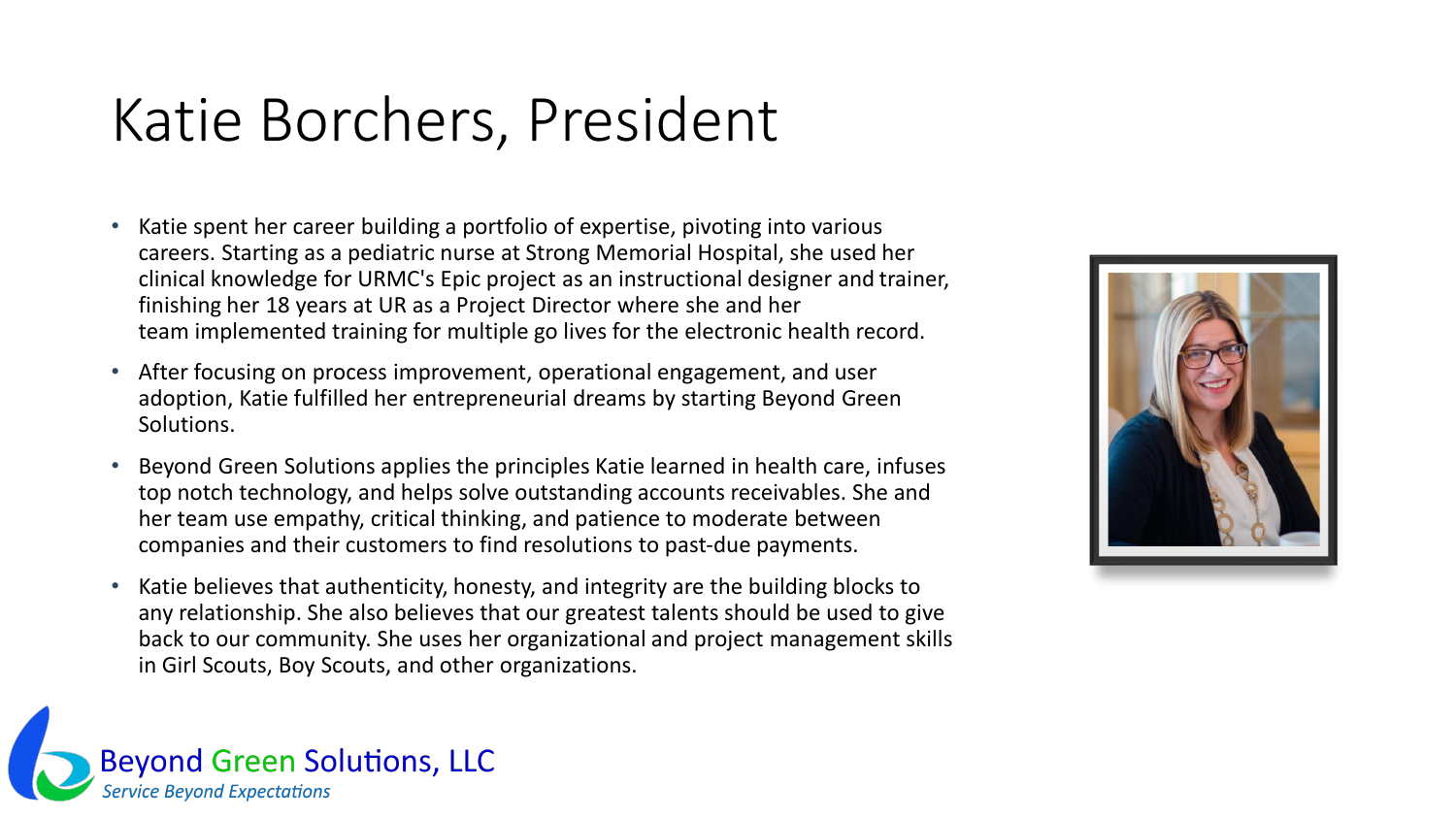### Objectives **Discuss common reasons for**



late payments and lack of payment



Discuss ways to decrease past-due accounts



Identify when past-dues inhouse collections should transfer to third party



Describe third party debt collection common practices, including regulatory requirements



Describe third party debt collection industry standard collections success



Identify methods to choose a reputable debt collection agency

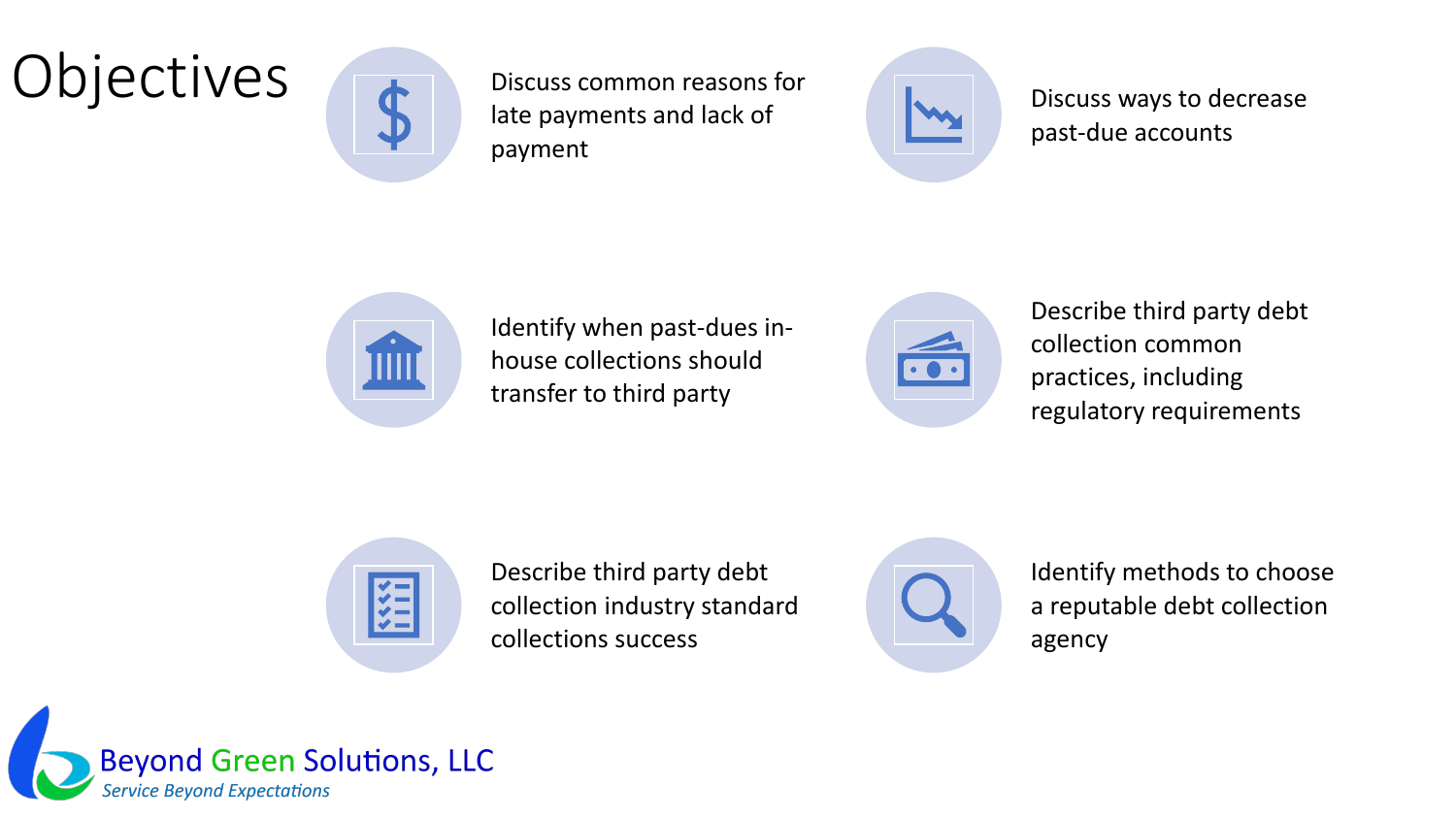Common Reasons Patients Don't Pay



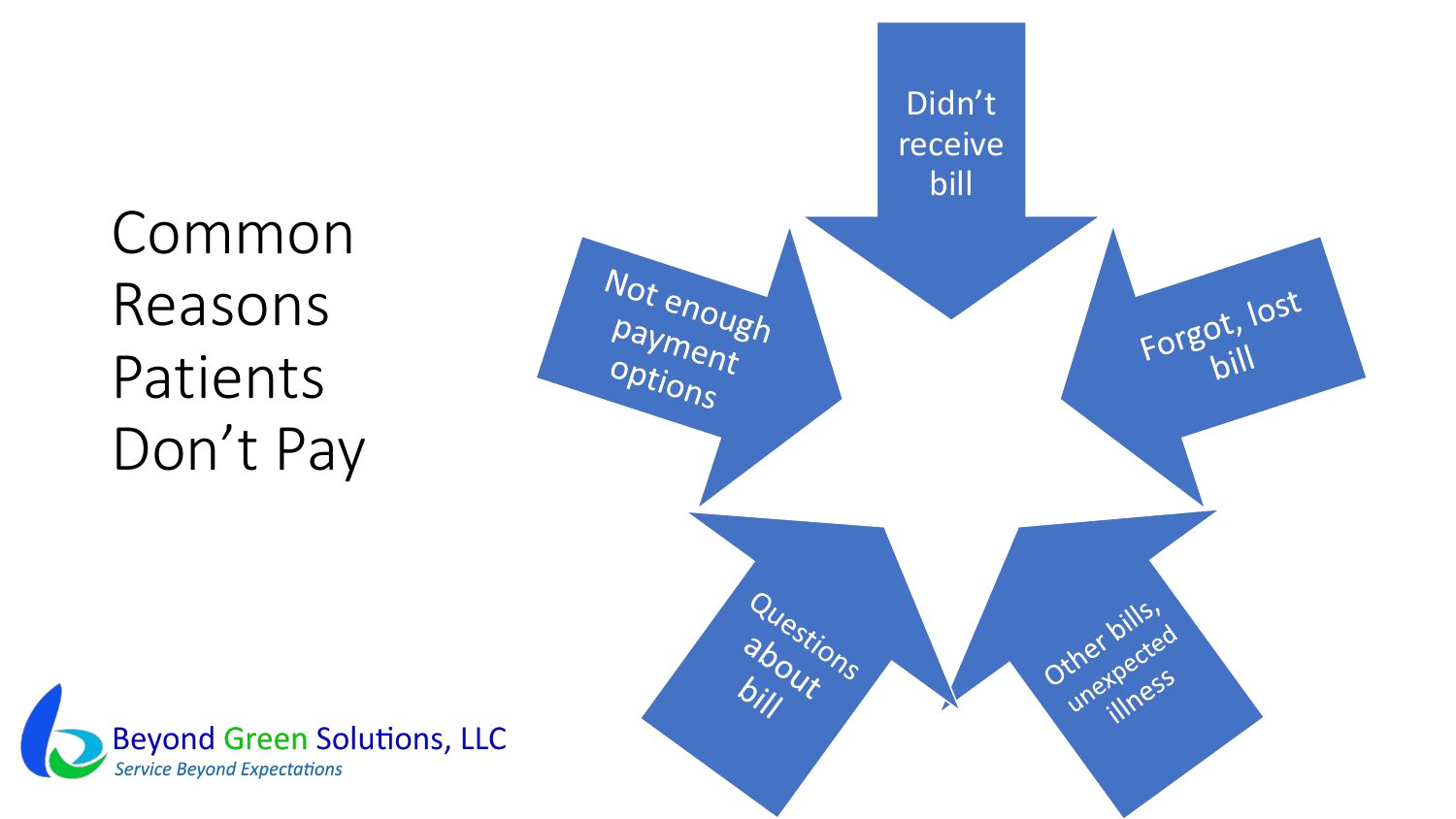

3 Zones of Set Up: Reducing Past Due Accounts Before They Start

- 1. Process & Policy
- 2. Communication
- 3. Support, Enforcement, &Follow Through



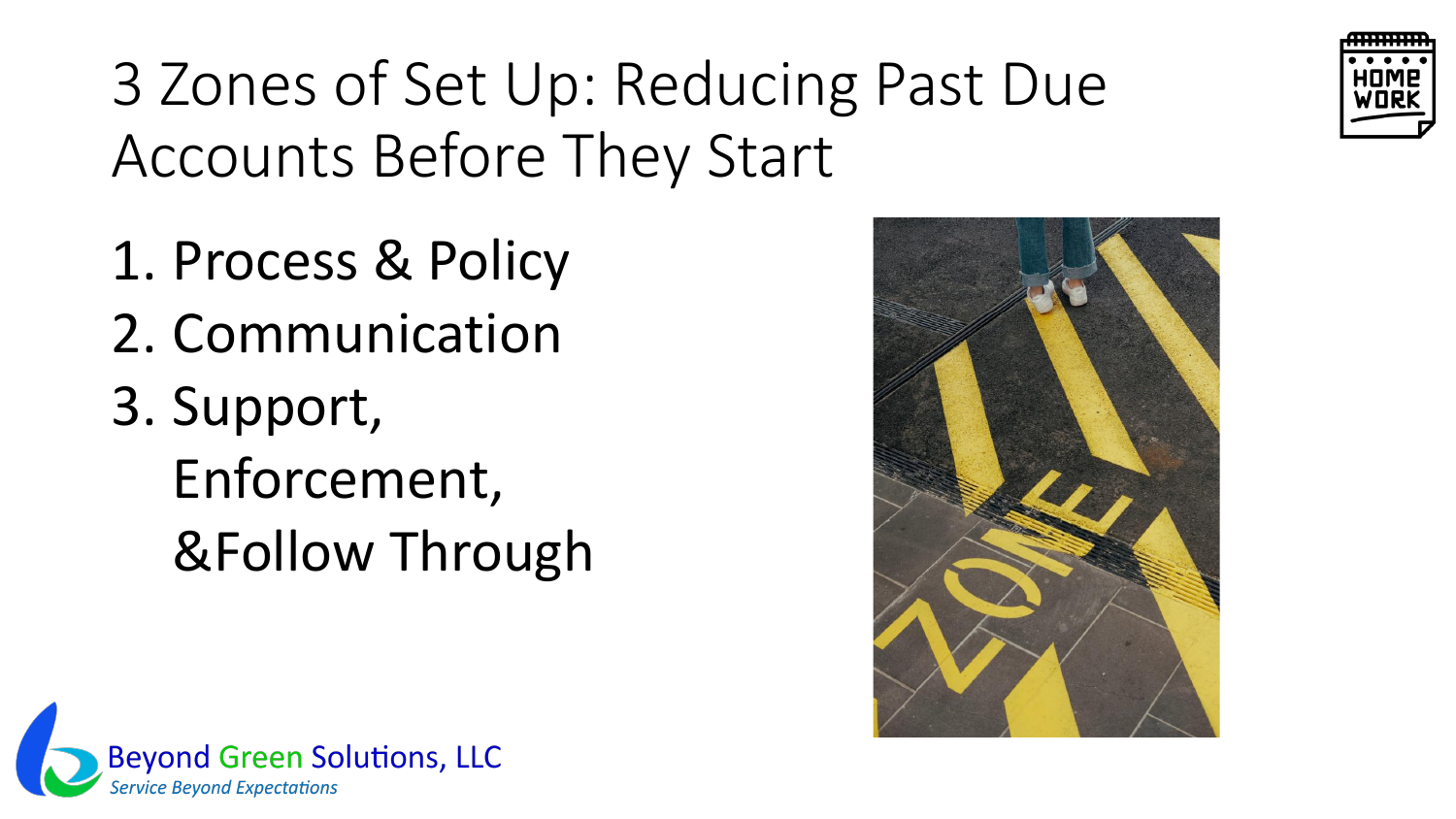### Zone 1: Process and Policy



- How soon after the encounter/visit do you capture charges, send to insurance?
- When do you send self-pay/co-pay to patient/guarantor?
- What are your past dues steps? When do you begin them?
- How soon do you send a late notice, make a phone call, add a late fee, cancel future services, or send the past due to collections?
- How does your process/methods change from net 30 to 60, 90, 120,…?

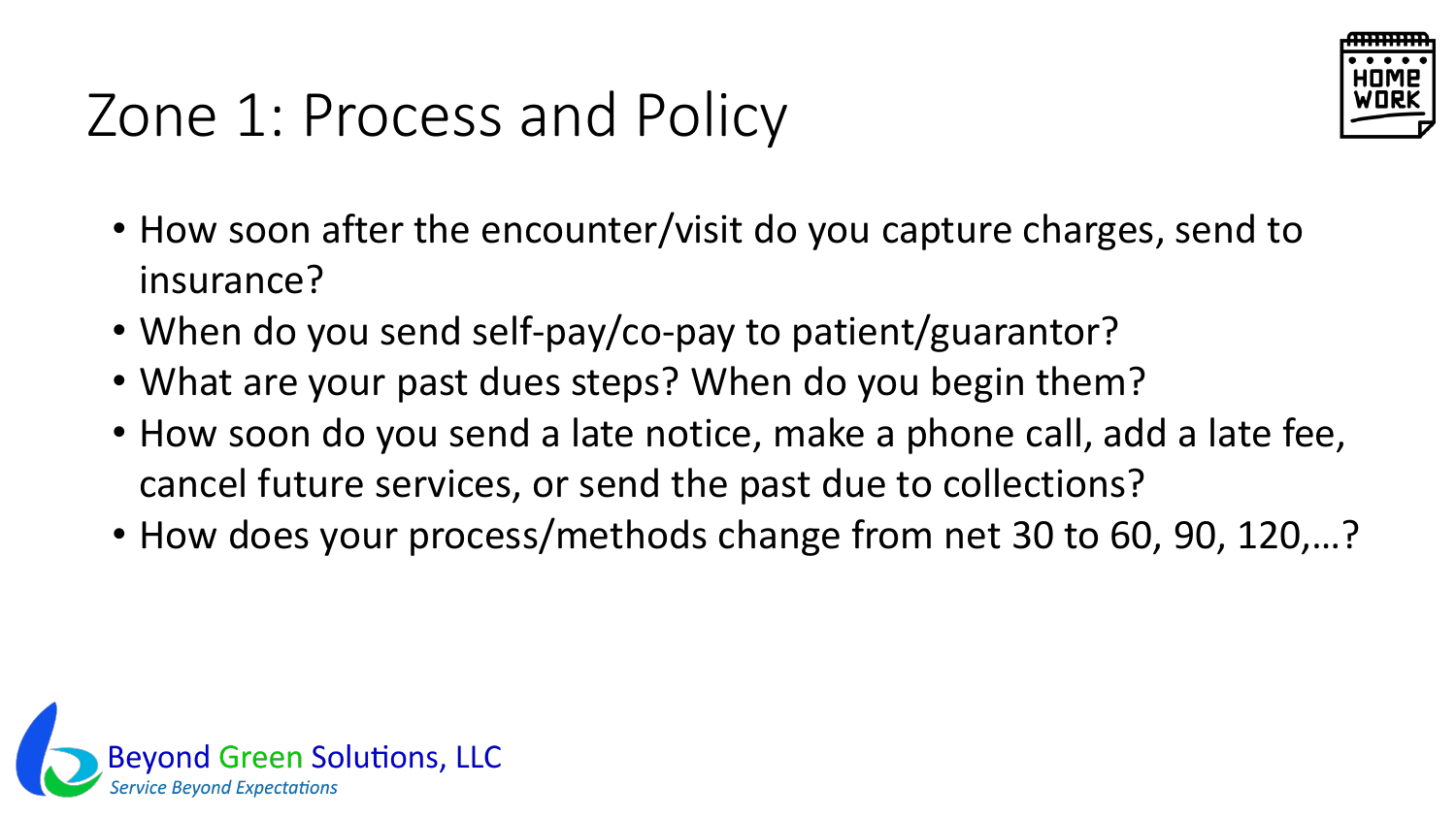### Zone 2: Communication



- Where are processes and policies available?
- When are they covered? Onboarding, annually, etc.?
- How do your patients know what and how they impact them? Are they shared verbally, on statements, etc.?



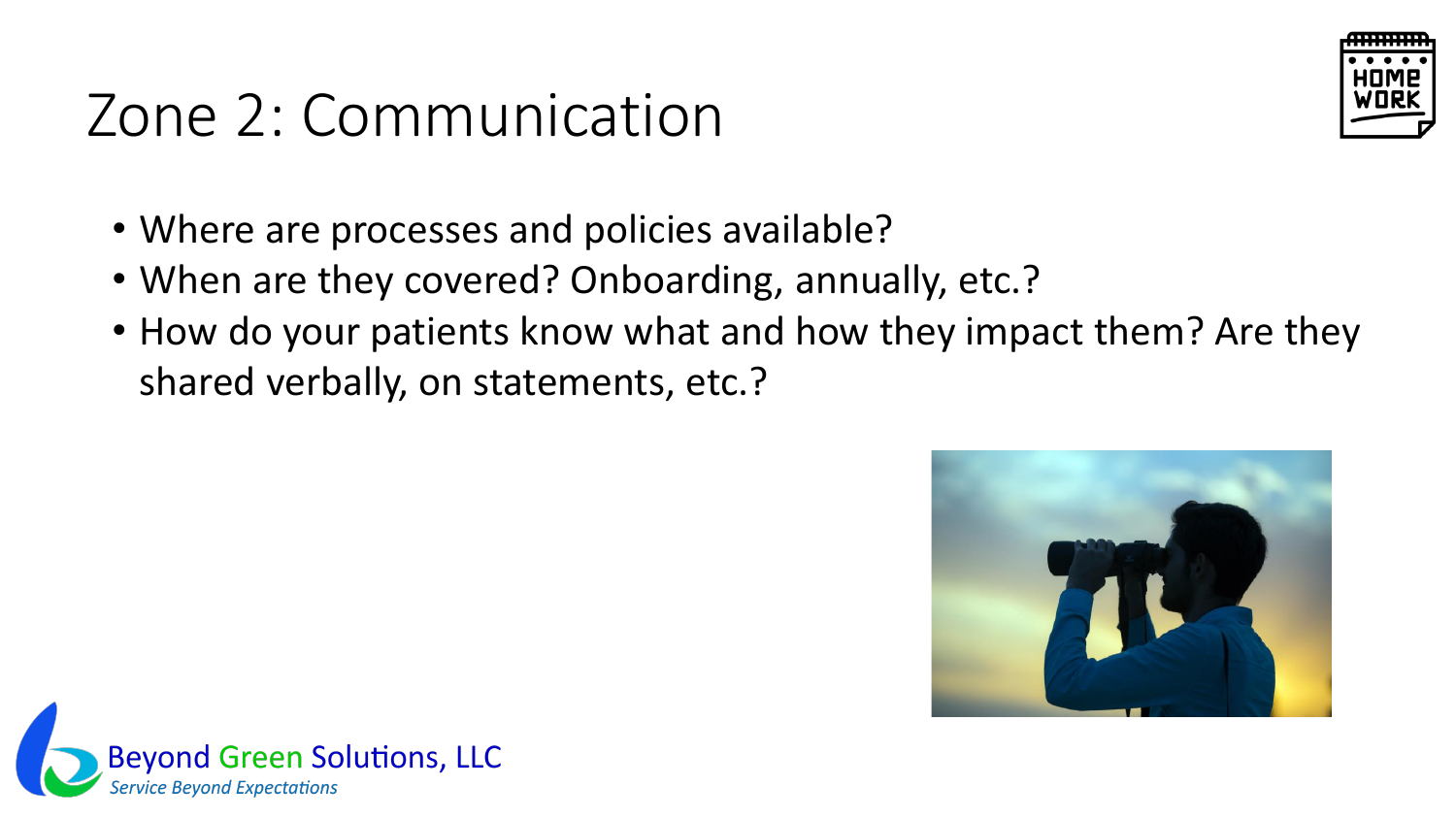Zone 3: Support, Enforcement, & Follow Through

- Are staff encouraged to follow process/policy, or is it only on paper?
- How does management/leadership support?
- How and when is this evaluated/audited?
- This is HARD for front-line staff. It is important they are supported, even when it's difficult.





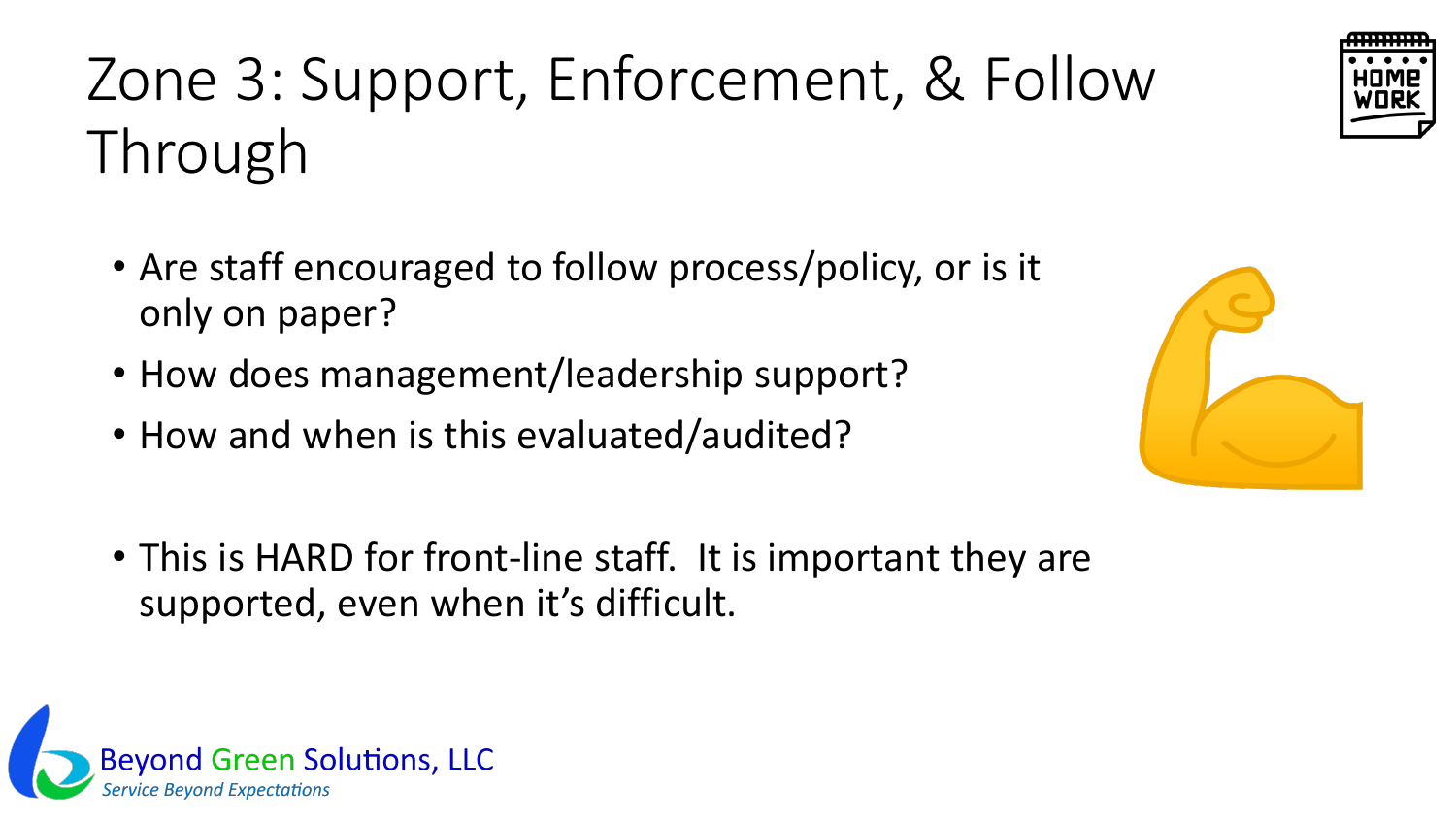### Beyond Green Solutions Recommendations

- Send late notices/invoices monthly
- Net 30 days payments (once self-pay is determined)
- Make payments easy (Cash, check, credit. Phone, in-person, portal)
- Late fee automatically added
	- Document if late fee is waived
- Annual interest automatically added
	- Document if interest is waived
- "Cost of collections and attorney's fees incurred by debtor" in contract, policies, invoices, etc.
- Contract reviewed by legal team

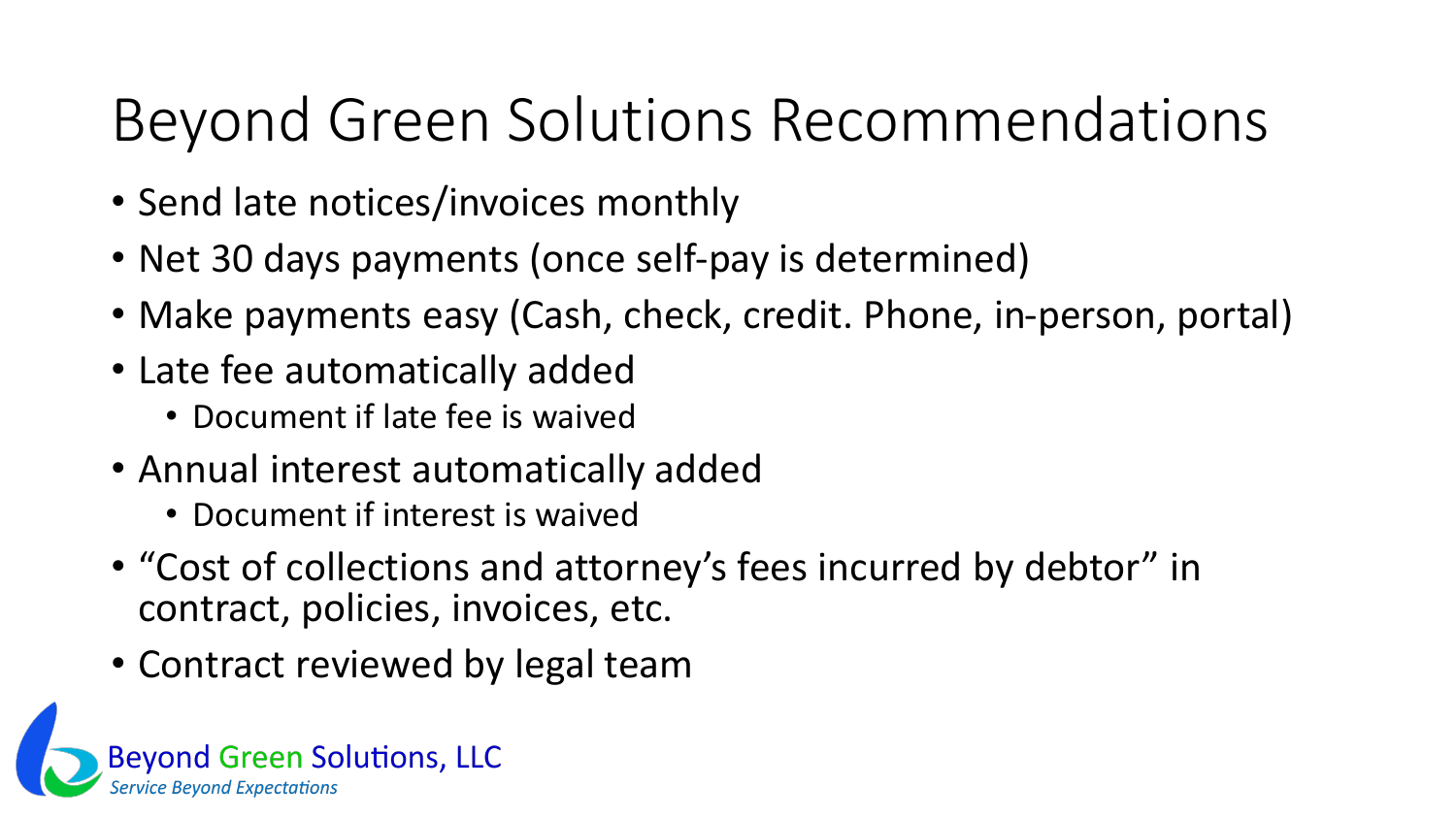- ✓Preventing past dues as much as possible
- ❑Now, how do you resolve the ones you already have?



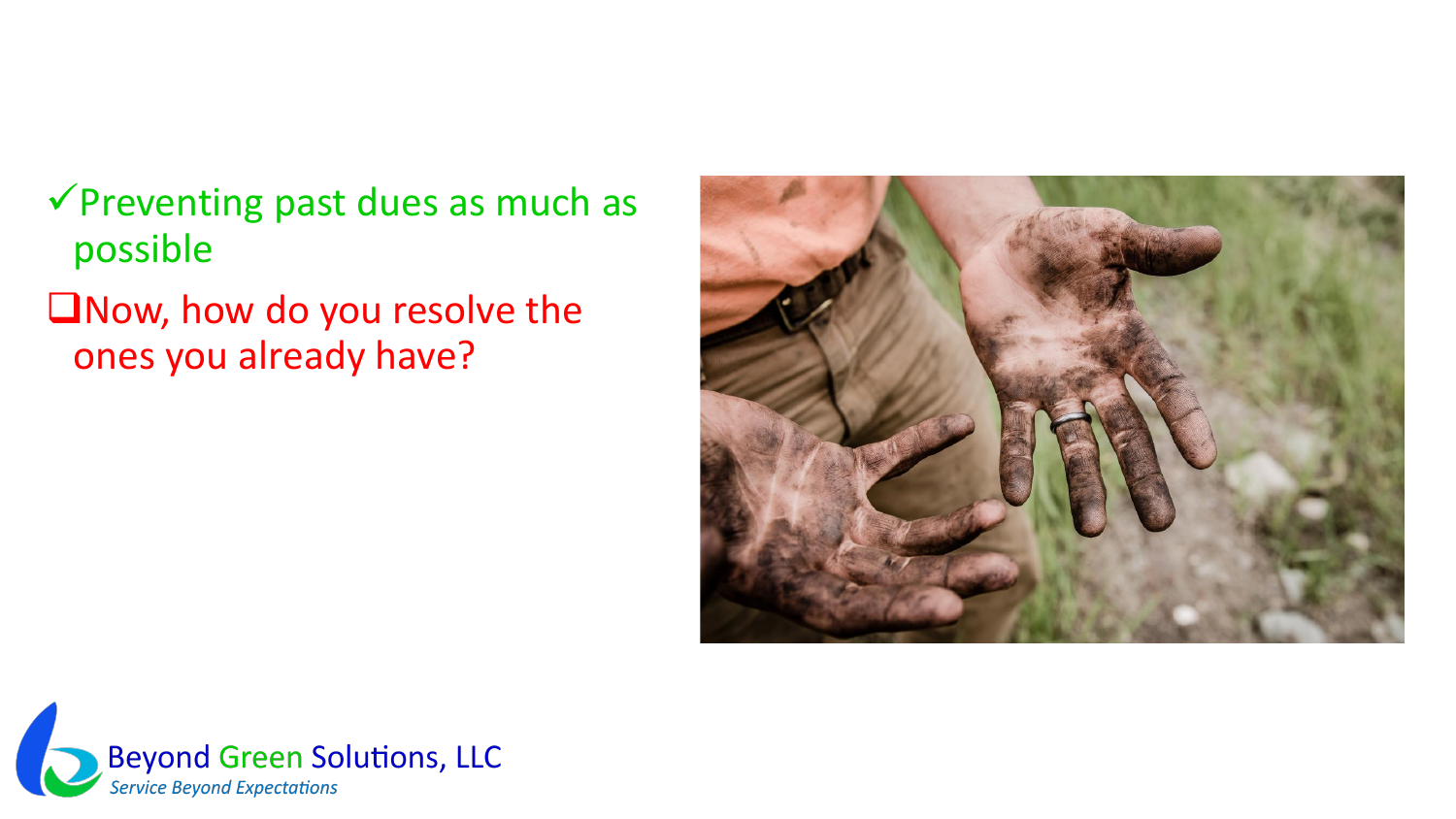### Resolving Late/Non-Payments



Quickly resolve concerns

How do you discuss with disputes/concerns with care or bill? Who discusses?

How quickly are they resolved?



Communicate regularly, add additional fees

Late notices/bill, late fees, transparent next steps for past-dues

Verbal discussions are best

Do you have a process for reviewing payments at check-in or check-out for face-to-face?

Do your staff follow up with phone calls?

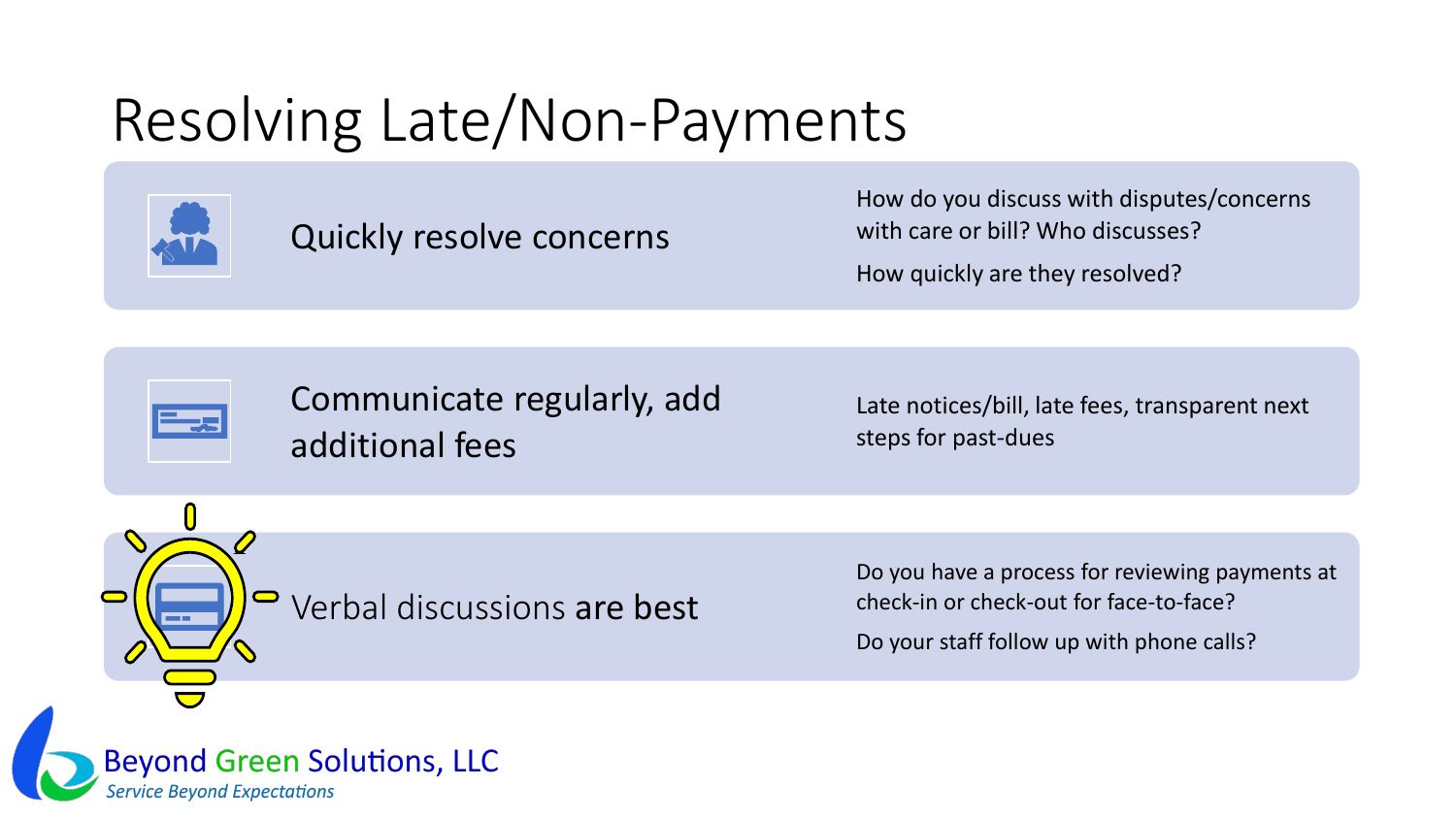Remember the 5 Power Ps

- •Power of voice
- •Packaging matters
- •Pause
- •Pop
- •Provide the "or"

Beyond Green Solutions, LLC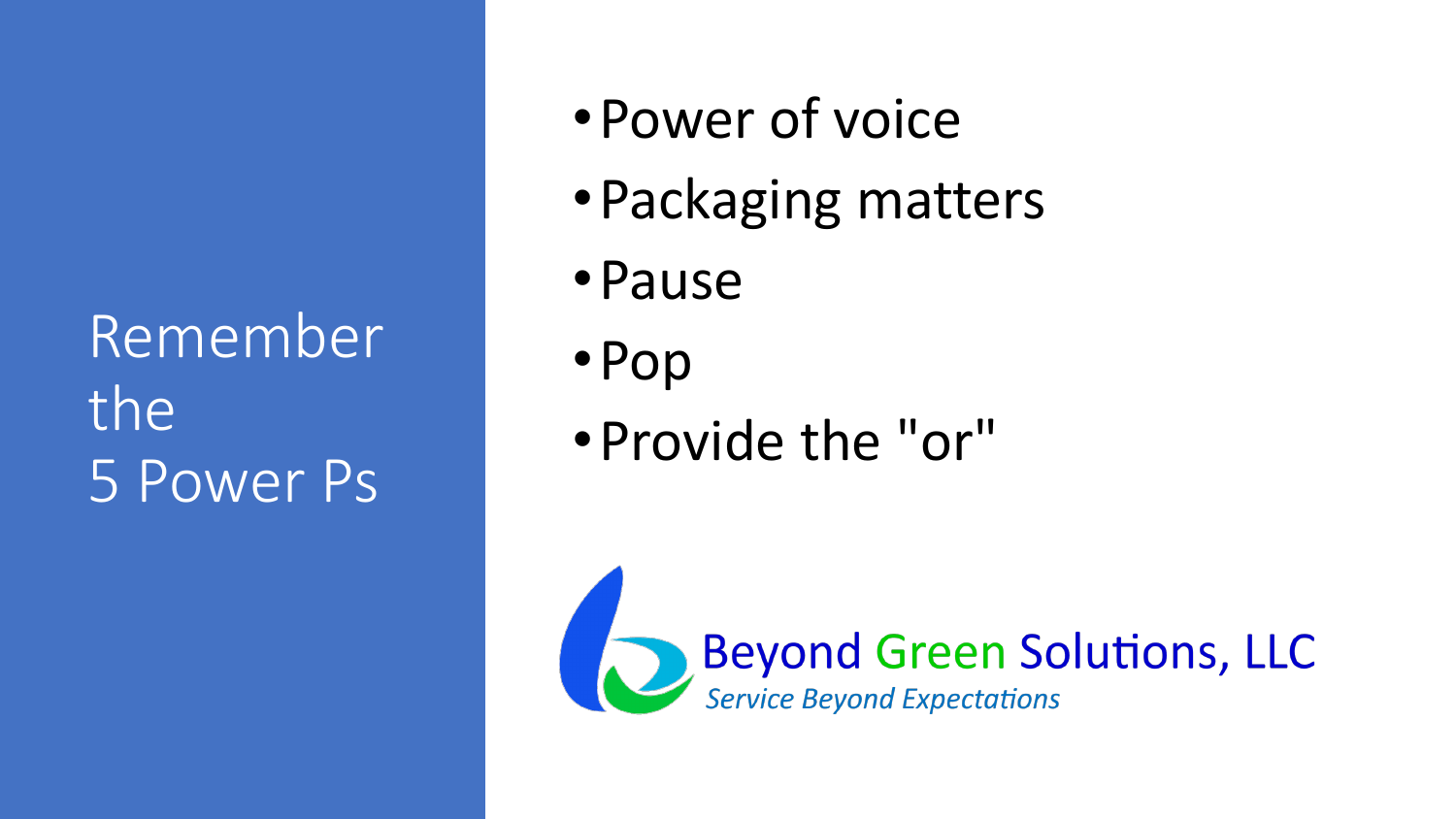**Strategies** for Success We've Discussed

- 1. Policies **written**
- 2. Policies **communicated**
- 3. Policies **supported**
- 4. Policies **enforced**
- 5. Staff **trained**
- 6. Staff **given time** to follow through

Beyond Green Solutions, LLC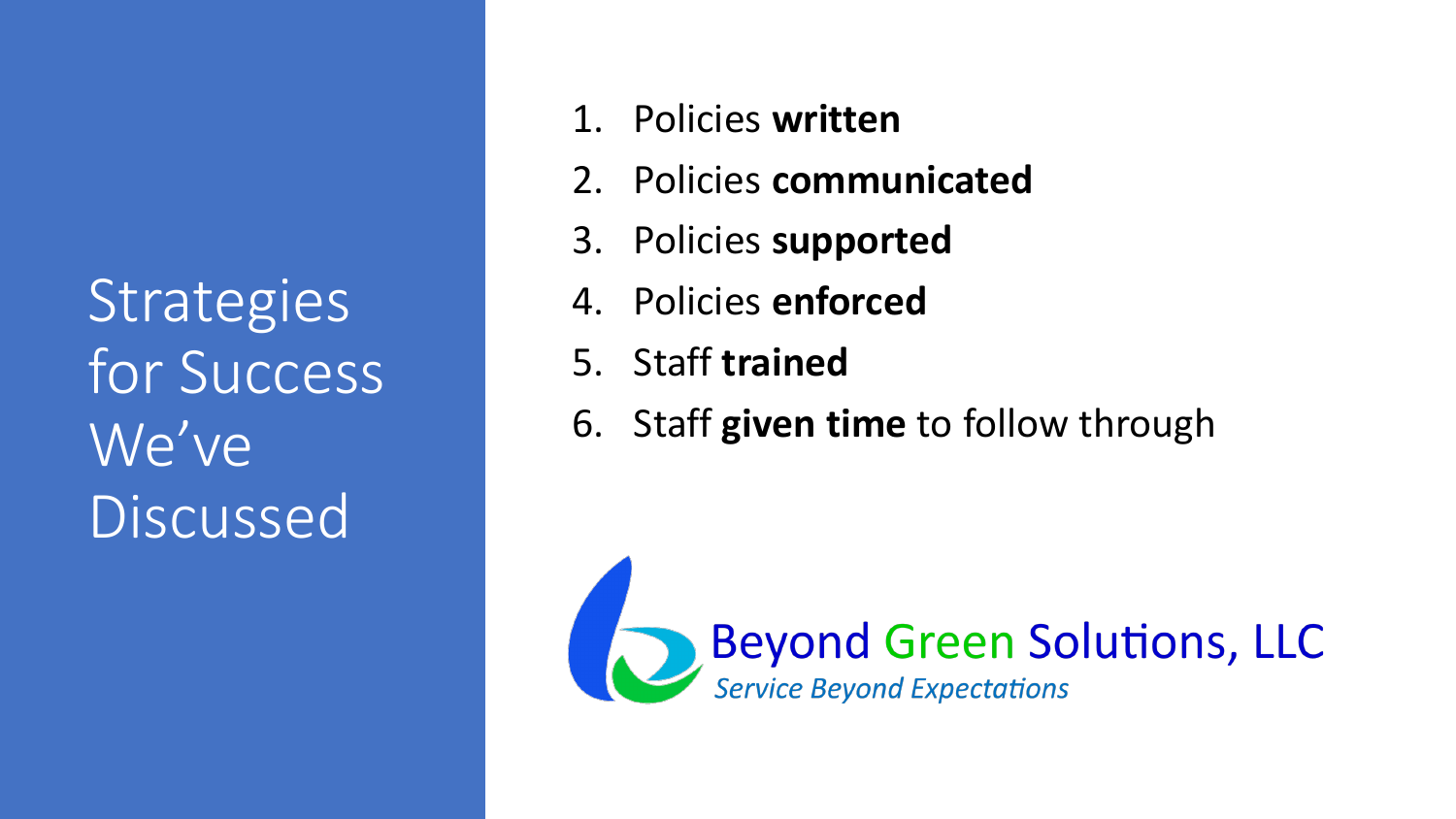### When Do You Need Help?





#### Staff Availability



Staff talent and training – were they hired and trained to follow up on past dues?



Are they able to meet minimal communications to keep past due account "top of mind" for guarantor?



Guarantor is unwilling or non-communicative

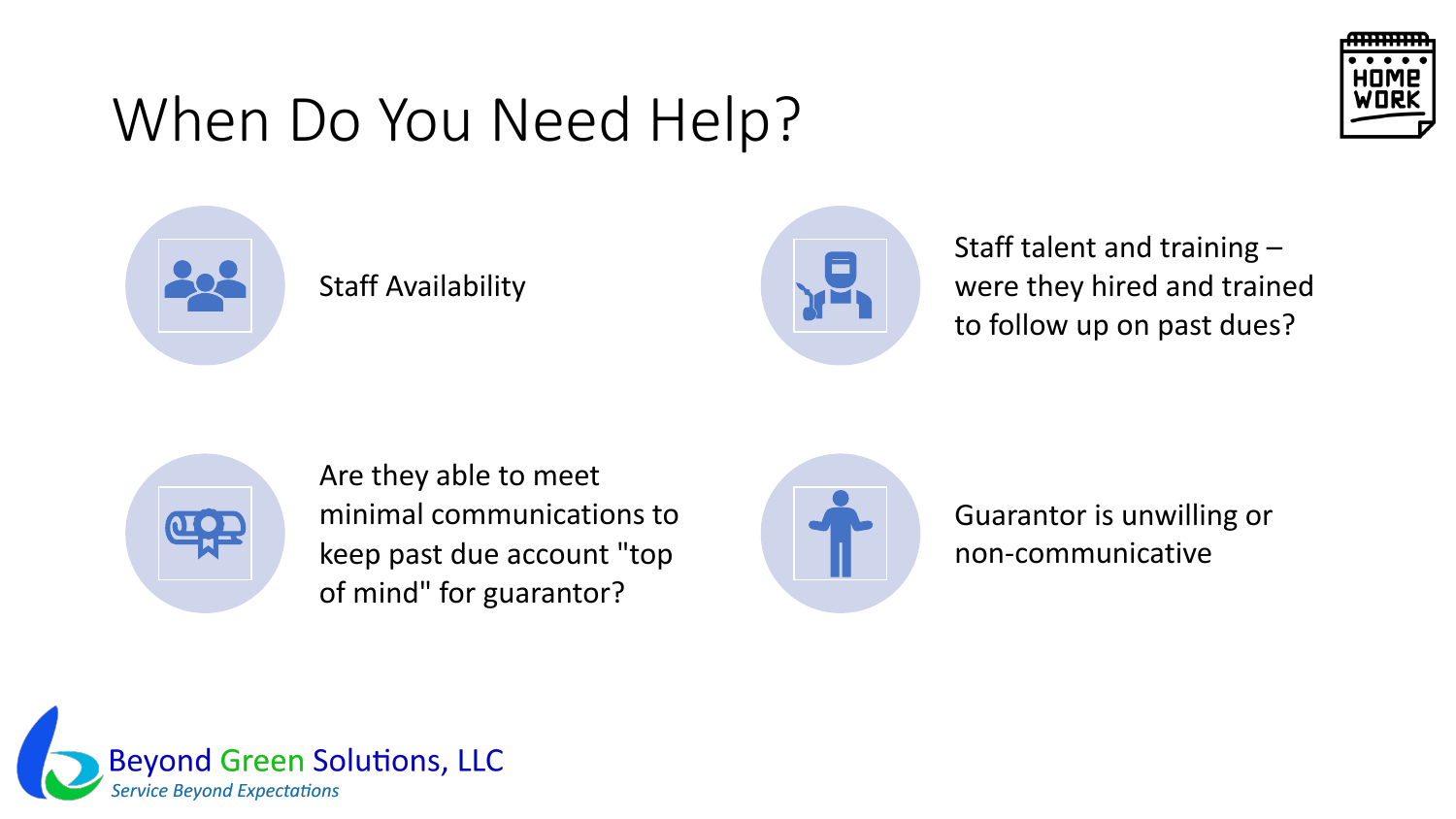### What is a Third-Party Debt Collection Agency?

**Third**-**party collection agencies** are in business to collect **debts** on behalf of others, and represent a wide variety of creditors, such as hospitals, car dealers, and others.



[Third Party Collections Law](https://definitions.uslegal.com/t/third-party-collections/#:~:text=Third-party%20collection%20agancies%20are%20in%20business%20to%20collect,from%20the%20debtor%20while%20trying%20to%20avoid%20litigation.) and Legal Definition | USLegal, Inc.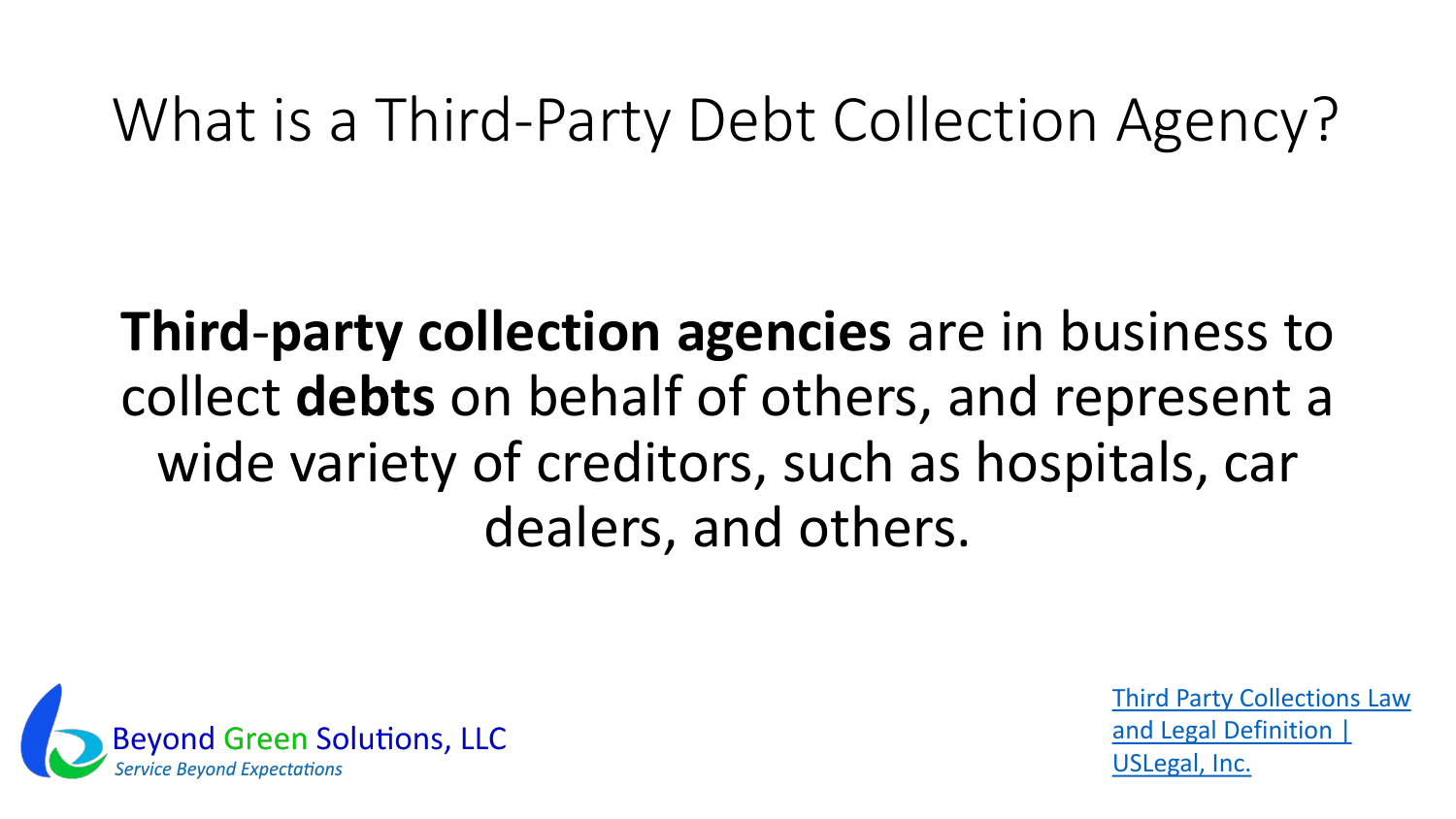### Empathetic Debt Collection Practices

• **Empathetic debt collection** involves listening, understanding, and being sensitive to the thoughts, feelings, and experiences of the debtor.

#### • **The [ACA International](https://www.acainternational.org/) Collector's Pledge**

I believe every person has worth as an individual.

I believe every person should be treated with dignity and respect.

I will make it my personal responsibility to help consumers find ways to pay their just debts.

I will be professional and ethical.

I commit to honoring this pledge.

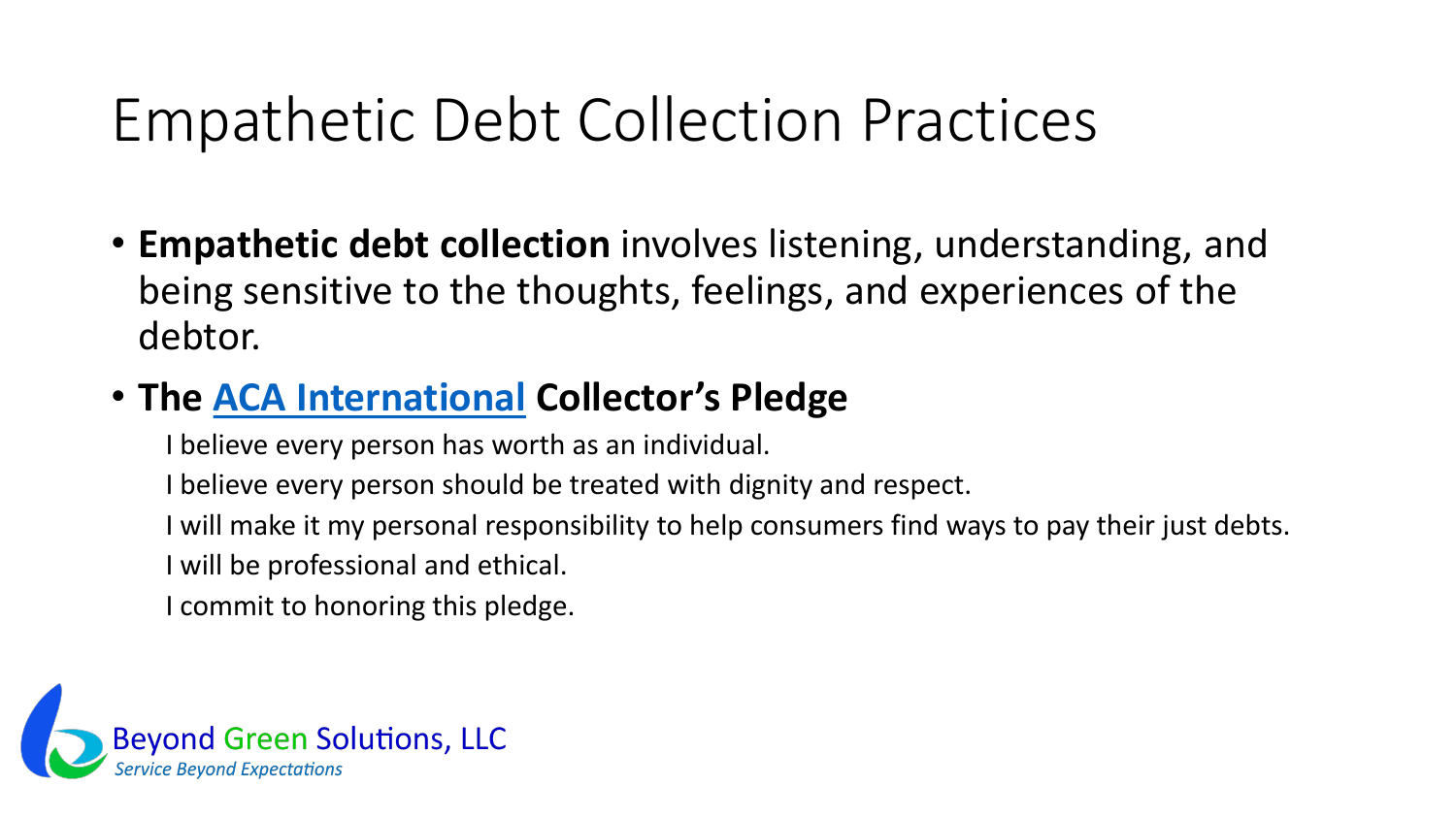#### Choosing a [Reputable Agency](https://www.beyondgreensolutions.com/post/what-is-a-reputable-debt-collection-agency)

- **Visibility**
- **Involved and Informed**
- **Transparent**
- **Collaborative**
- **Communicative**

## **Beyond Green Solutions, LLC**<br>Service Beyond Expectations D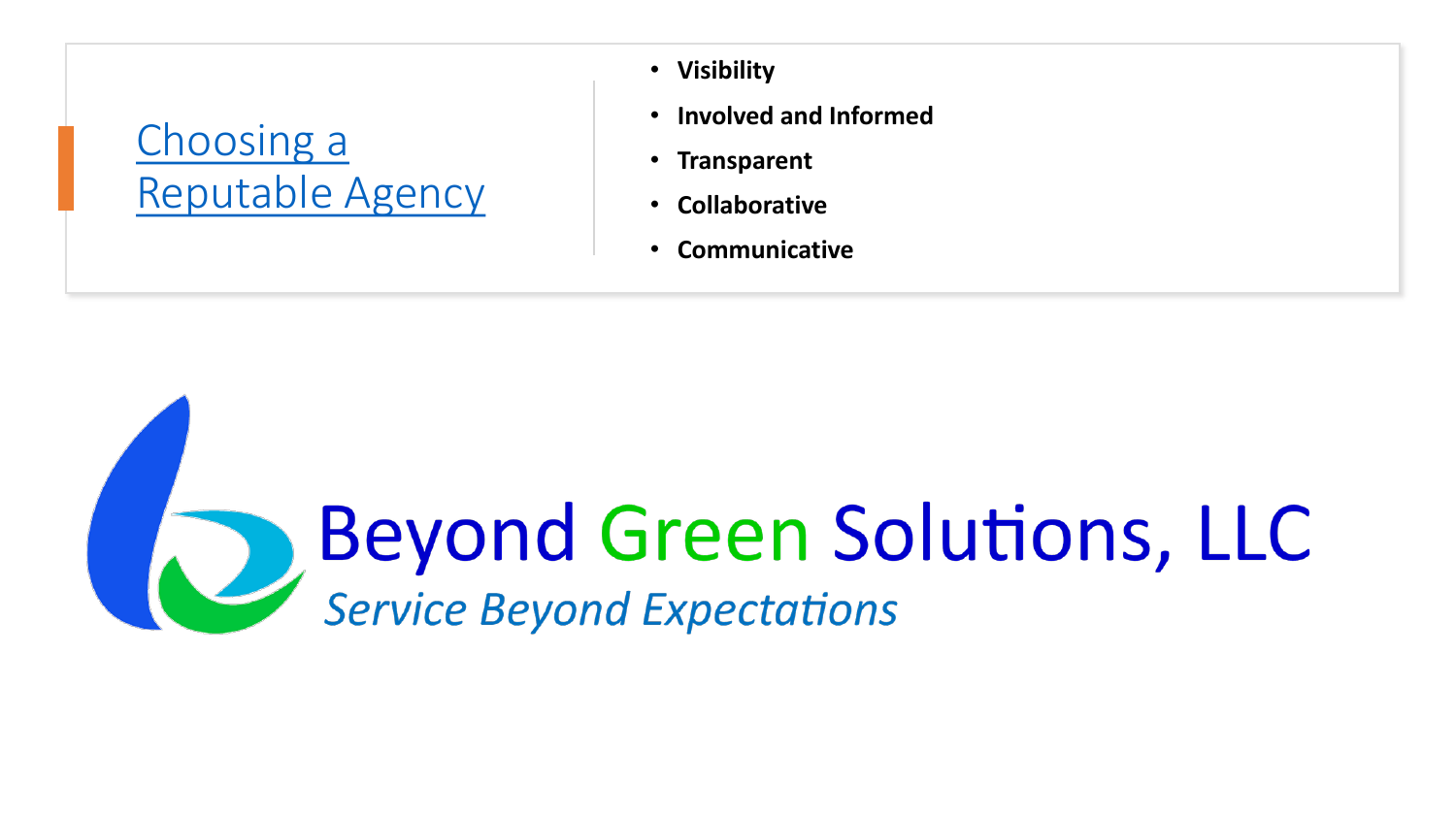### What is the value of \$10,000?

The value of past-due debt can be calculated based on actions performed.

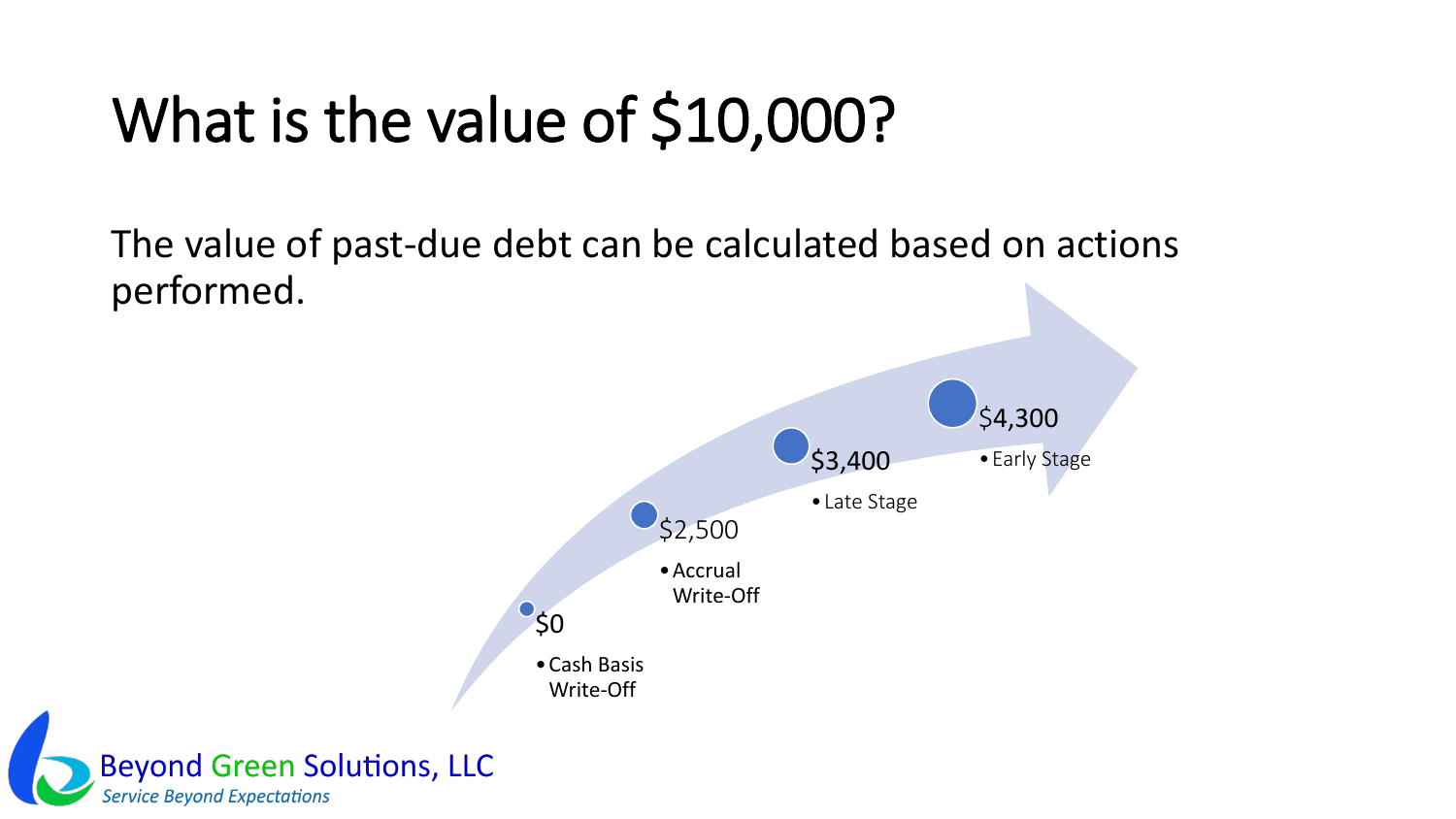

### BEYOND Additional Considerations

- What is the cost of the staff who do this work?
- Consider other costs, i.e. benefits, overhead
- How effective are they?
- Do your math

Net 60 days past due collected per month – (minus) monthly salary Monthly past dues  $\blacksquare$  % of original

 $5,000 - 2,500$ 10,000  $= .25 = 25\%$  of original